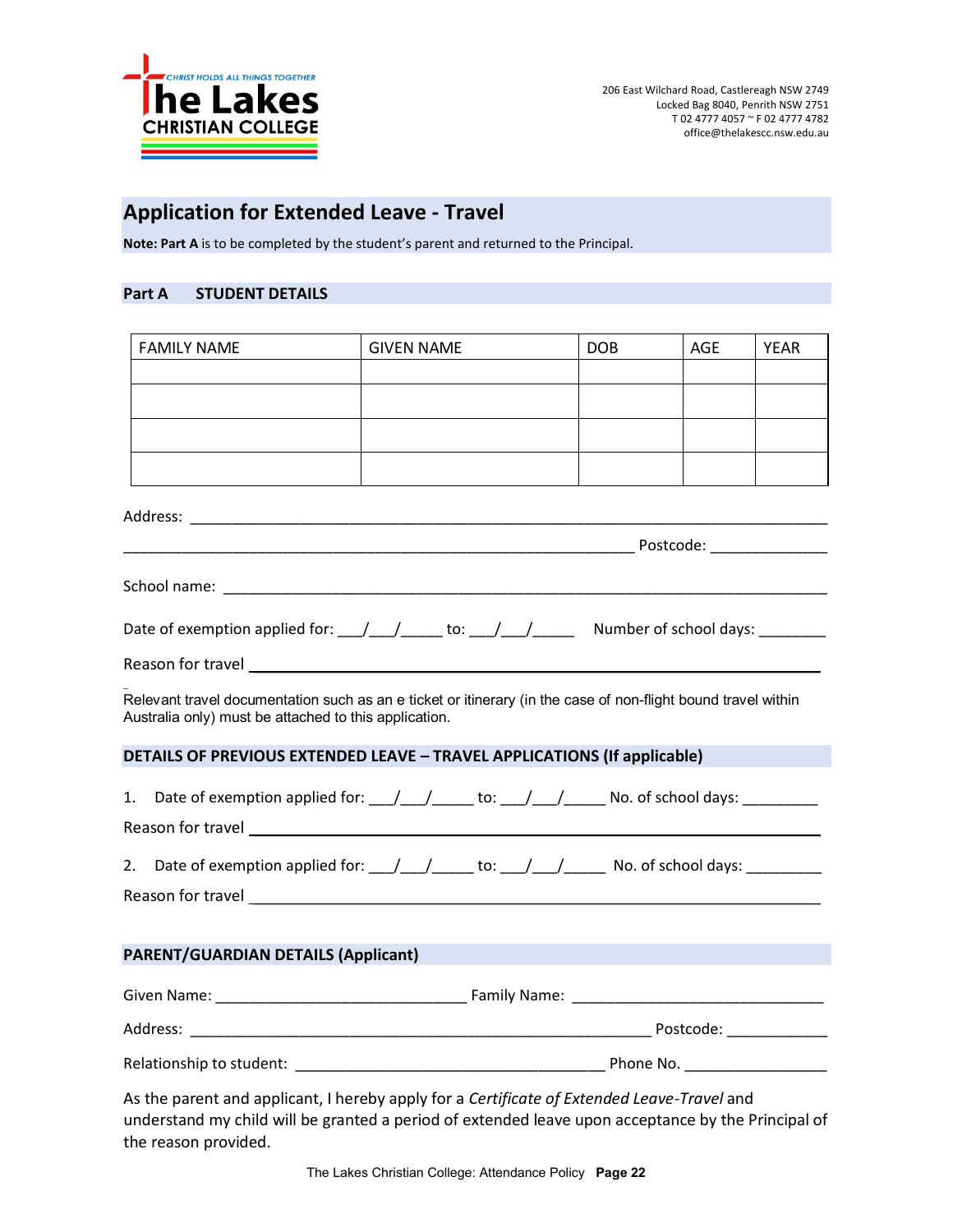I understand that if the application is accepted:

- I am responsible for his/her supervision during the period of extended leave.
- The provided period of extended leave is limited to the period indicated.
- The provided period of extended leave is subject to the conditions listed on the *Certificate of Extended Leave‐Travel.*
- The period of extended leave will count towards my child's absences from school.

I declare the information provided in this application is to the best of my knowledge and belief; accurate and complete. I recognise that should statements in this application later prove to be false or misleading any decision made as a result of this application may be reversed. I further recognise that a failure to comply with any condition set out in the *Application for Extended Leave‐ Travel* may result in the provided period of extended leave being cancelled.

| Signature: |  | ___________ |
|------------|--|-------------|
|            |  |             |

The information that you provide will be used to process your child's *Application for Extended Leave‐Travel* during the period indicated. This information is treated in accordance with the TLCC/CCM Standard Collection Notice and Privacy Policy, both of which are available on the College website: www.thelakescc.nsw.edu.au.

The information will be stored securely. You may access or correct any personal information by contacting the school. If you have a concern or complaint about the way your personal information has been collected, used, or disclosed, you should contact the College.

#### **Part B PRINCIPAL TO COMPLETE**

I accept this *Application for Extended Leave‐ Travel* (Please tick one box ):

Yes No

Please provide more detail here (if required):

Principal's name (please print):\_\_\_\_\_\_\_\_\_\_\_\_\_\_\_\_\_\_\_\_\_ Phone number: \_\_\_\_\_\_\_\_\_\_

\_\_\_\_\_\_\_\_\_\_\_\_\_\_\_\_\_\_\_\_\_\_\_\_\_\_\_\_\_\_\_\_\_\_\_\_\_\_\_\_\_\_\_\_\_\_\_\_\_\_\_\_\_\_\_\_\_\_\_\_\_\_\_\_\_\_\_\_\_\_\_\_\_\_\_\_\_\_\_\_

\_\_\_\_\_\_\_\_\_\_\_\_\_\_\_\_\_\_\_\_\_\_\_\_\_\_\_\_\_\_\_\_\_\_\_\_\_\_\_\_\_\_\_\_\_\_\_\_\_\_\_\_\_\_\_\_\_\_\_\_\_\_\_\_\_\_\_\_\_\_\_\_\_\_\_\_\_\_\_\_

\_\_\_\_\_\_\_\_\_\_\_\_\_\_\_\_\_\_\_\_\_\_\_\_\_\_\_\_\_\_\_\_\_\_\_\_\_\_\_\_\_\_\_\_\_\_\_\_\_\_\_\_\_\_\_\_\_\_\_\_\_\_\_\_\_\_\_\_\_\_\_\_\_\_\_\_\_\_\_\_

| Signature of Principal: | Date: |  |
|-------------------------|-------|--|
|                         |       |  |

**Note: Please complete the Certificate of Extended Leave ‐ Travel if requested leave is to be provided.**